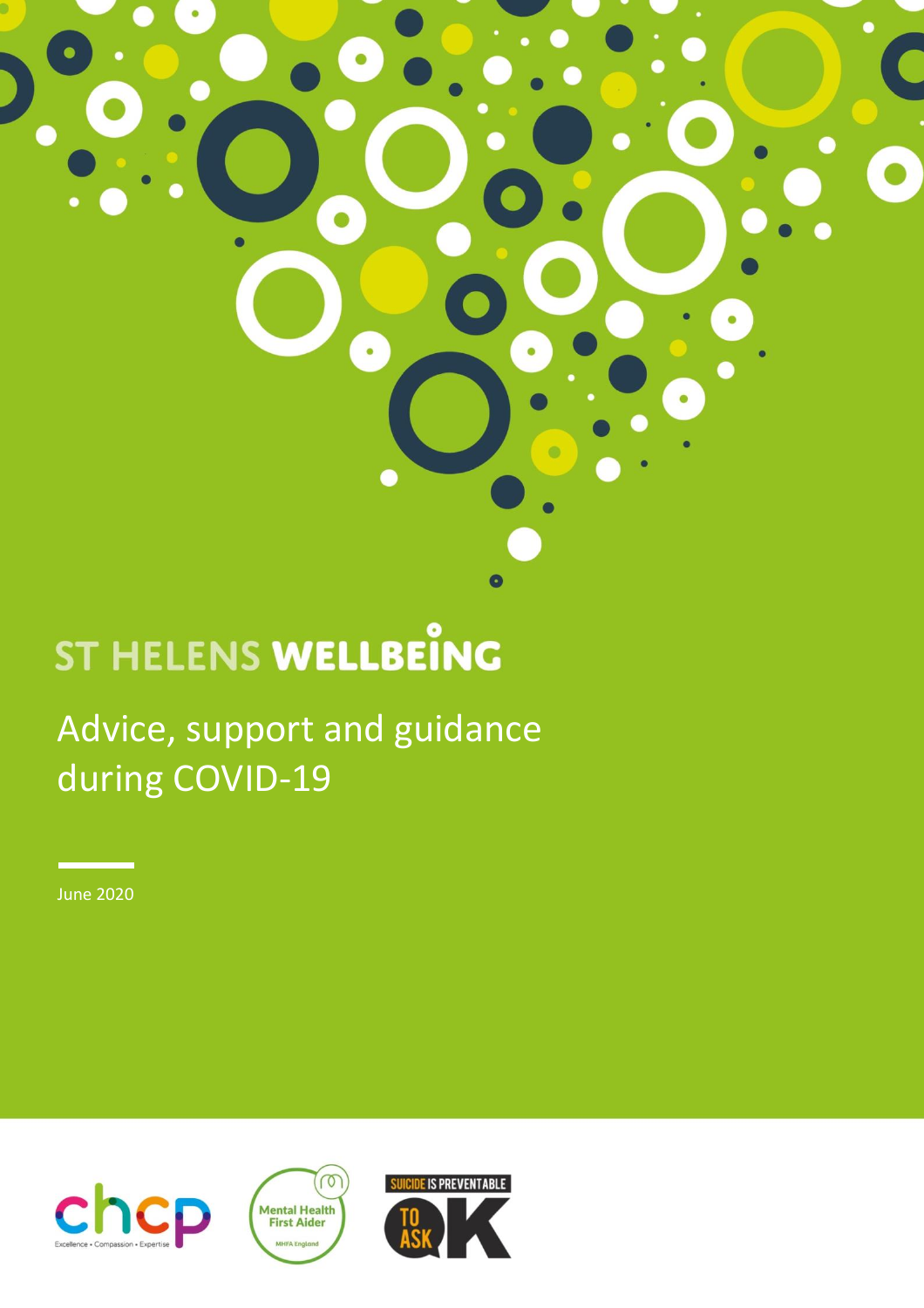Remember to follow the COVID-19 government guidelines in force at the time of reading this.

# **Contents**

| 5 Ways to Wellbeing – find things you enjoy doing, for 'me time'3 |  |
|-------------------------------------------------------------------|--|
|                                                                   |  |
|                                                                   |  |
|                                                                   |  |
|                                                                   |  |
|                                                                   |  |
|                                                                   |  |
|                                                                   |  |
|                                                                   |  |
|                                                                   |  |
|                                                                   |  |
|                                                                   |  |
|                                                                   |  |
|                                                                   |  |
|                                                                   |  |
|                                                                   |  |



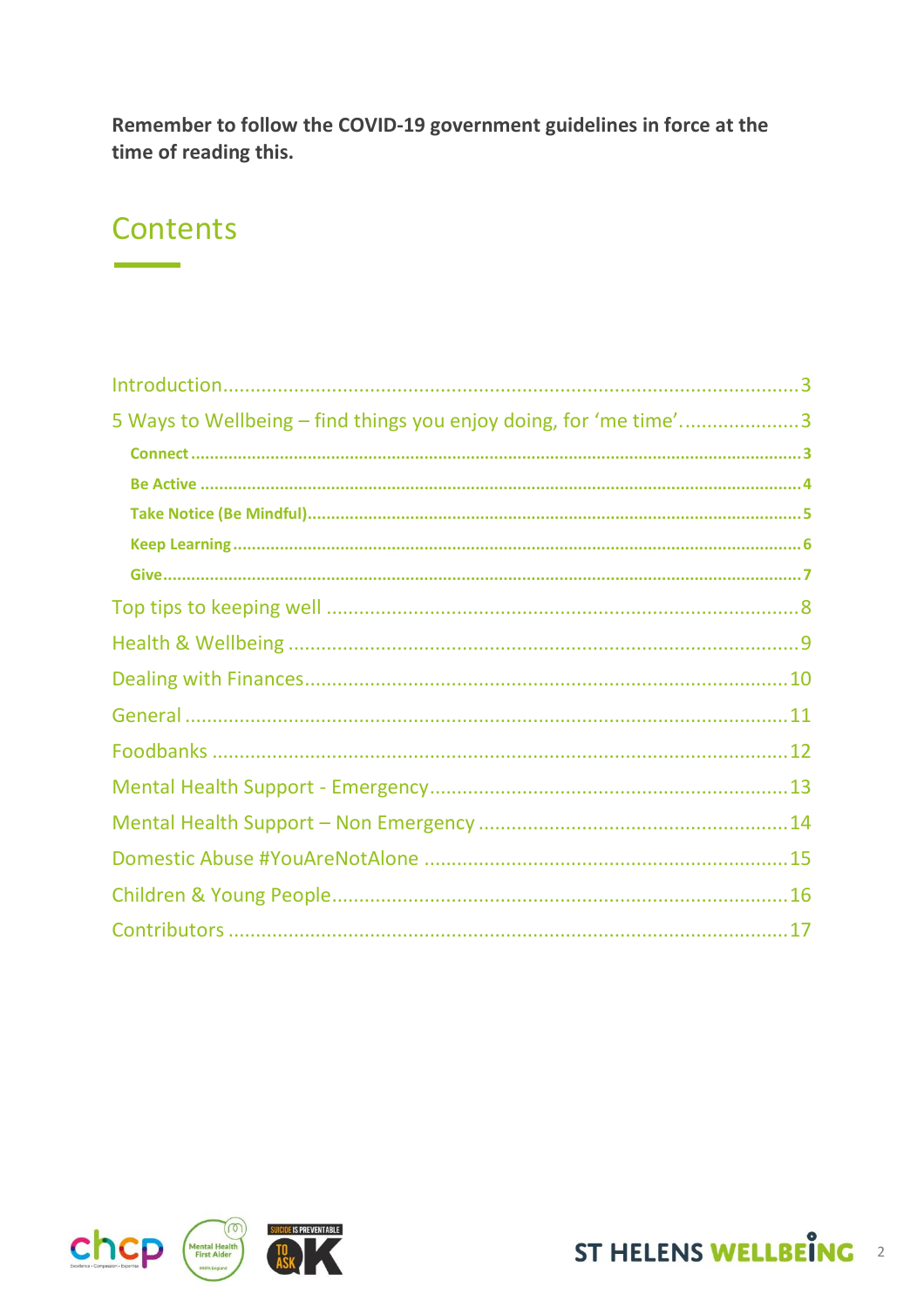# <span id="page-2-0"></span>Introduction

Times of change can bring worry and stress, and it can be difficult to focus on what can help us get through difficult situations. It can also be hard to focus on what you can change or to find time to relax. Our lives may be out of balance (personally and as a whole) which can be unsettling.

Five Ways to Wellbeing has been developed by the [New Economics Foundation](https://neweconomics.org/) who work for positive change in people's lives, and [here](https://neweconomics.org/2020/03/five-ways-to-wellbeing-at-a-time-of-social-distancing) these have been adapted to take into account social distancing. Locally we refer to these as '5 Ways to Wellbeing', or just '5 Ways' and can be found [here.](https://www.sthelenswellbeing.org.uk/services/mental-wellbeing) So what are the 5 Ways and how can they help?

5 Ways are: **Connect; Be Active; Take Notice; Keep Learning;** and **Give** (please see below for more detail). These can help to improve our wellbeing in many ways, including building our self-confidence and self-esteem, reducing stress, providing ways of relaxing and feeling better overall in ourselves.

5 Ways can't necessarily take our problems away but can help us to cope better with life's events, building what we refer to as resilience in us. Below is also a set of services locally and nationally which may be able to help you to deal with any underlying problems you may have.

We hope this document can help you gain access to any supportive services you may need, as well as giving you the tools to support yourselves and others during this time of change.

# <span id="page-2-1"></span>5 Ways to Wellbeing – find things you enjoy doing, for 'me time'.

#### <span id="page-2-2"></span>**Connect**

Research has shown that feeling close to and valued by other people is a fundamental human need, and this contributes to us functioning well. Social relationships are essential for promoting wellbeing and for acting as a buffer against mental illnessfor people of all ages. Spending time with the people around us improves our sense of belonging and makes us feel good. Some people may need more human contact than others. Make time to connect, and find the balance you need as an individual to stay well!



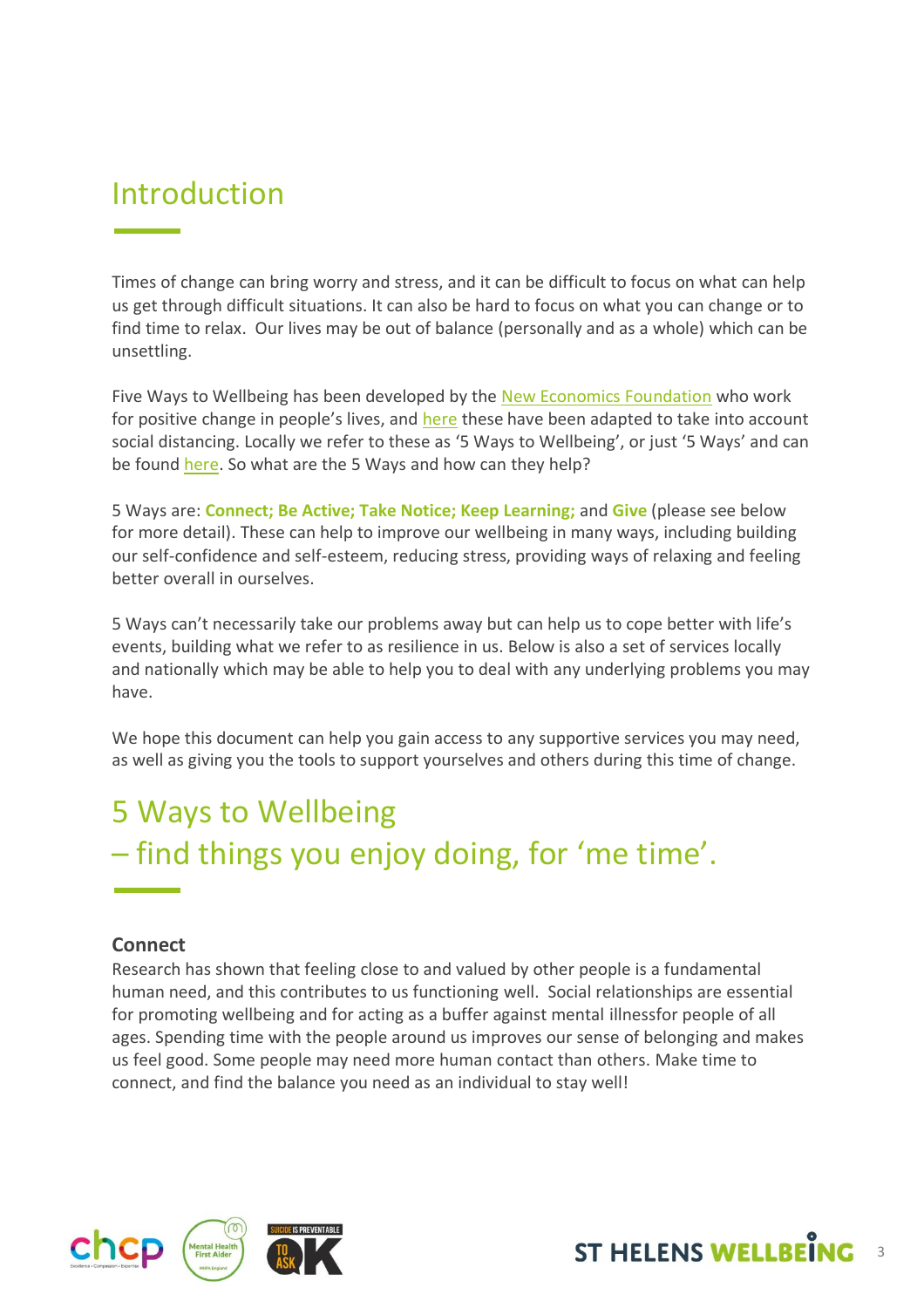**How can I connect? Remember to find a way that suits you whilst maintaining COVID-19 social distancing guidelines. Some ways to connect are:**

**Sharing** how you feel is an ideal reason to connect with others – even if they aren't saying it, other people may feel similar to how you feel. This is an opportunity to share feelings together and explore solutions from a wider experience set. Talking about problems earlier can help you get the support you need earlier to improve your mental health.

**Volunteering** is a great way connect with others and to give something back (see 'Give' below).

**Mums Social** support for mums and the local community <http://www.bookwhen.com/MumsSocial>

With social distancing affecting face-to-face contact, consider connecting in other ways. **Online or phone – voice call / video call / email / virtual meeting can help keep social groups active.**

**Write a note to neighbours** and stick it on your window to say 'Hi'.

#### <span id="page-3-0"></span>**Be Active**

Being active isn't all about going to the gym or looking good. Being active helps us to feel good too. Regular physical activity has been linked with lower rates of anxiety and depression in all age groups, and can also help to promote wellbeing and to slow down agerelated cognitive decline. Being active doesn't need to be at an intense level to help us to feel good. If we choose an activity which suits our current level of fitness, mobility, age, ability and health conditions, we can enjoy keeping active as best we can. If you have health conditions and would like to exercise, discuss with your GP first. Alternatively, please consider contacting St Helens Wellbeing Service [Getting Active](https://www.sthelenswellbeing.org.uk/services/getting-active) for more advice before you exercise.

#### **How can I be active?**

Remember to find a way that suits you as an individual but keep in mind safety aspects and only do exercise appropriate for you (see above).

Locally – see St Helens Wellbeing Service [Getting Active](https://www.sthelenswellbeing.org.uk/services/getting-active) and Sports Development [https://www.facebook.com/SportDevSTH/.](https://www.facebook.com/SportDevSTH/)

#### **Mamafit**

Online support for pregnant women, mums, dads and families. Two free live workouts each week. One on [Instagram](http://www.instagram.com/Mamafit_UK) (Tuesdays 11am) and one on [Facebook](http://www.facebook.com/MamafitUK) (Thursdays 11am) which can be watched back anytime on their platforms. A [private Facebook group](file:///C:/Users/andrew.wooding/Documents/Coronavirus/useful%20social%20media%20resources%20for%20Covid%2019/Working%20from%20Home%20Docs/Non%20CHCP%20staff/private%20Facebook%20group) has also been set up to encourage people to connect and stay active.

**You could try exercising on your own if safe to do so:** walk / cycle / run / garden / do housework / play games / dance… also, there are many **free online workout groups** to try.



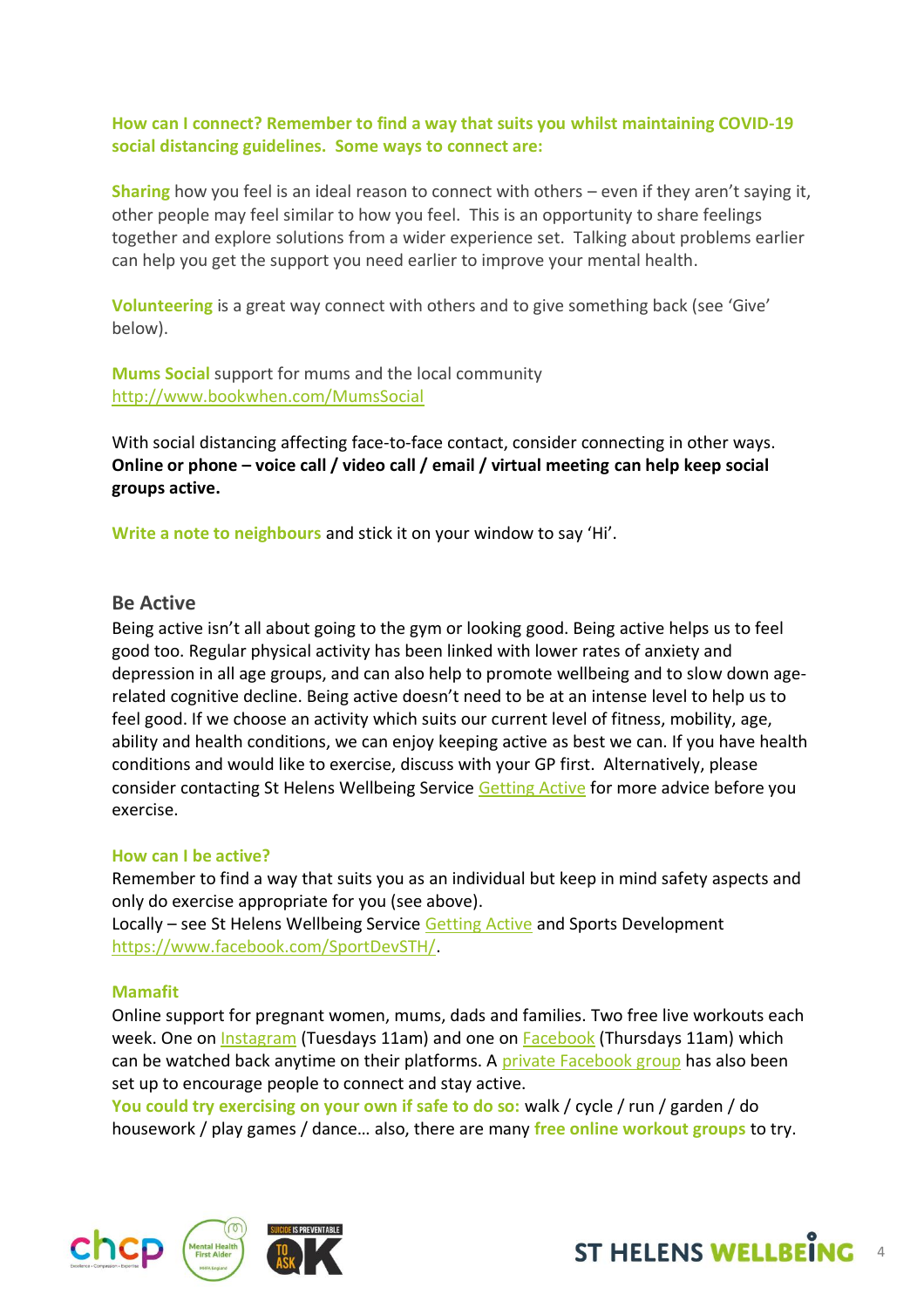## <span id="page-4-0"></span>**Take Notice (Be Mindful)**

It's not often we stop to take notice of the world around us, think about how we are feeling or try to live in the moment (we often call this **'mindfulness'**). As we mentioned in the introduction, it can be hard to focus on what can help us when we feel stressed. Although we can't necessarily fix our problems right now, taking time each day to focus on something other than our worries, can give us some rest from these worries. This helps our bodies to feel less stressed, even for a short time. When we are less stressed, we are often more able to see the positive things in our lives, have better relationships and, do better at work and in education. Try to recognise and be mindful of how you are feeling and acknowledge to yourself if you are feeling worried, stressed or upset. This helps us to identify that we may need to talk to someone about how we are feeling or to try one of the **mindfulness** suggestions below to help us to reduce our stress. **Sometimes, the simple things are what's needed and are what work best!**

#### **How can I take notice? Remember to find a way that suits you!**

There are many ways to practice mindfulness. Green spaces, lakes and nature have been shown to reduce our blood pressure, reduce stress and anxiety, and improve our wellbeing amongst many other benefits.

Mindful breathing (see the mindfulness apps below) is a great way to relax, but make sure you're sitting or lying down when you do this, as this can take you into deep relaxation!

Doing activities such as **mindful breathing, listening to a mindfulness app, doing a jigsaw, colouring, painting, gardening, walking or sitting looking at birds and trees, or just feeling the sun on our faces**, helps us try to block other things out, even for a short while. Short rests from our worries can help our overall health and wellbeing.

Lastly, if you've given mindfulness a go, stick with it and notice how you felt before and how you felt afterwards. This is another example of being mindful and can help us to find the things that suit us and help us as individuals.

**Try these [mindfulness](https://www.sthelenswellbeing.org.uk/services/mental-wellbeing/pages/mindfulness) apps:** [Stop, Breathe & Think](https://www.stopbreathethink.com/) [Smiling Mind](https://www.smilingmind.com.au/) [Insight Timer](https://insighttimer.com/insighttimer)

#### **St Helens Wellbeing Service**

Getting active, 5 ways training, and support from Health Trainers including Social Prescribing. Social prescribing involves helping people to improve their health, wellbeing and social welfare by connecting them to services which could help them <https://www.sthelenswellbeing.org.uk/>



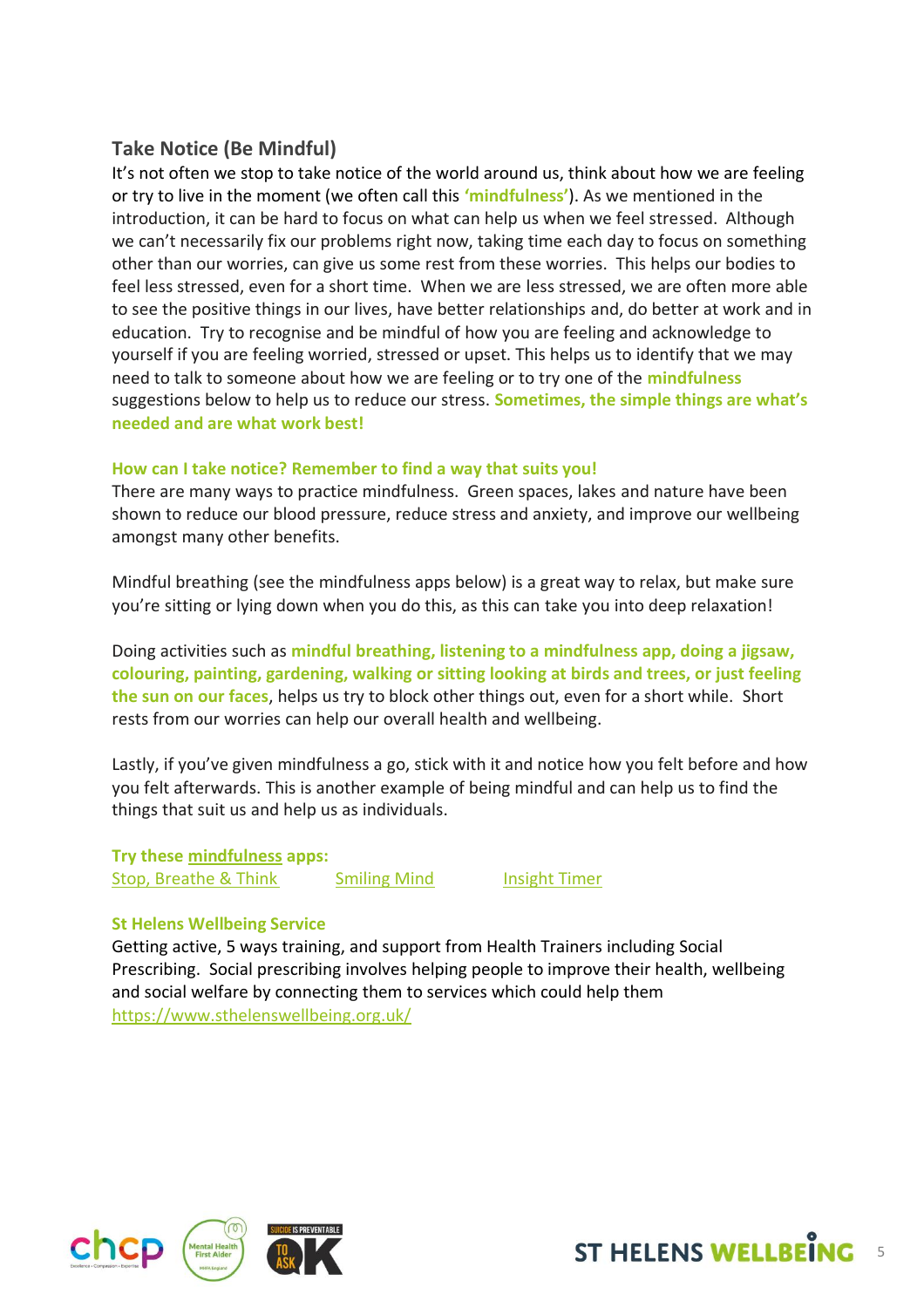#### <span id="page-5-0"></span>**Keep Learning**

Learning new skills is fun and can give you a sense of achievement as well as a confidence boost. When we are taking notice of what we are learning, this also helps us to switch off from what's going on outside our world, or the worries we have in our lives. As mentioned in the **Take Notice** section above, this can help to improve our wellbeing. While we aren't able to learn directly, there are other ways to stay connected to learning resources at this time such as online courses or services.

#### **How can I keep learning? Remember to find a way that suits you!**

Have you wondered what it would be like to start to learn something you've always wanted to, or to take up a hobby or interest you used to do? **Maybe it's that time now?**

**St Helens Wellbeing Service** - healthy eating, cooking, getting active, infant feeding, mental wellbeing, volunteering, how to improve health and much more. <https://www.sthelenswellbeing.org.uk/>

**Libraries online** - Library customers can access the [libraries online](https://www.sthelens.gov.uk/libraries/24-hour-library-services-online/) and [24/7 digital services,](https://sthlibrarieswp.koha-ptfs.co.uk/) including e-books, e-audiobooks, e-magazines and e-comics, using their library card. The [home delivery service](https://www.sthelens.gov.uk/libraries/home-delivery-service/) and [schools library service](https://www.sthelens.gov.uk/libraries/schools-library-service/) have started again and a[n archive service](https://www.sthelens.gov.uk/libraries/archive-service/) is also available online.

**Creative Alternatives** - is the arts and wellbeing service for St. Helens residents aged 18+ who are experiencing mild to moderate stress, anxiety and/or depression. It is a safe and non-judgemental space to be creative and meet other people for individuals who are keen to improve their wellbeing, attend regularly and independently and work alongside others in a group setting. Find out more: [www.creativealternatives.org.uk.](https://www.creativealternatives.org.uk/)

During the current Covid-19 crisis we are offering a regular 12 week adapted online version of the programme until it is safe to resume our usual face to face activities. This will include activities such as visual art and expressive writing aiming to improve mental health and wellbeing. All the activities have been designed so you can do them in the safety of your own home using innovative art materials that you will already have to hand!

Our next intake starts the week commencing 22nd June, with a welcome meeting, followed by live workshops starting the following week on Thursday and Friday. You will be fully supported to become familiar with online learning and with any technical support you require. We will show how you can easily upload artwork, post pictures or post comments in the welcome/orientation session. To take part, you will need: **a good internet connection and access to a smartphone, tablet or laptop. Headphones and a webcam are useful but not essential.**

**Helen Holden, Project Coordinator, Creative Alternatives [helen@creativealternatives.org.uk](mailto:helen@creativealternatives.org.uk)** or **07745 590 698** [www.facebook.com/creatingwellbeing](http://www.facebook.com/creatingwellbeing) [https://twitter.com/creative\\_alt](https://twitter.com/creative_alt)



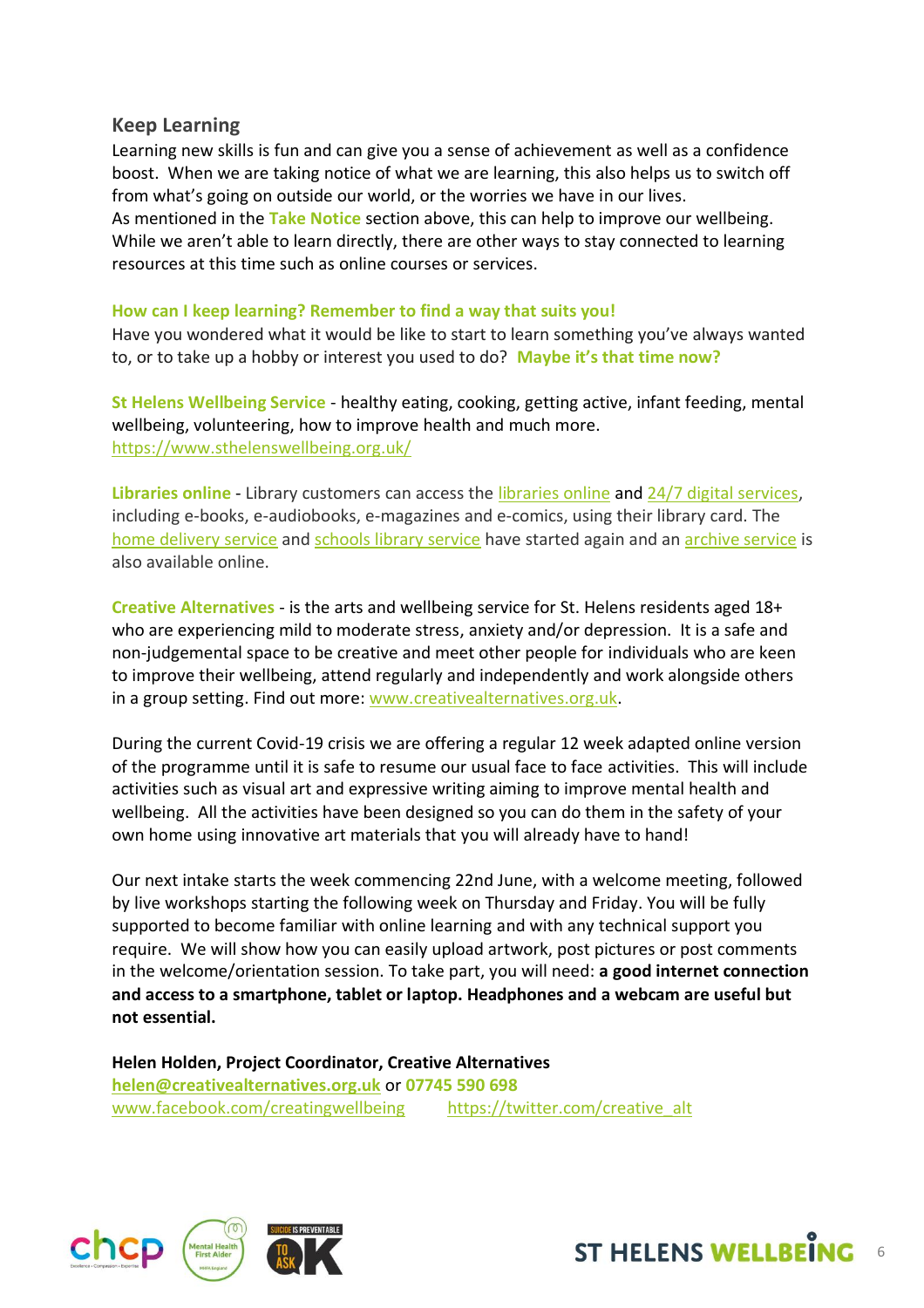#### <span id="page-6-0"></span>**Give**

Doing something for someone else gives us a lift. Helping a friend or a stranger could make their day. When we volunteer our time, we are not only showing kindness but we can also connect with others, be more active, be more mindful, and have the opportunity to increase our learning base. Combining all of the above, as well as providing valuable support to others, this can also help us to feel better in ourselves as well as improve our own wellbeing.

#### **How can I Give? Remember to find a way that suits you!**

Volunteering your time, saying 'Thank you', smiling at someone, or giving blood are all examples of how we can 'Give' and show kindness.

#### **St Helens Wellbeing Servic[e Volunteering](https://www.sthelenswellbeing.org.uk/services/volunteering)**

Want to give something back? Looking for an experience? Have a few hours to spare? Why not check out opportunities on volunteering? Volunteering will also help you to connect with others and learn new skills.

#### **St Helens Together 01744 676767**

#### <https://www.sthelens.gov.uk/coronavirus/st-helens-together/>

This is a single point of contact for people needing help or wanting to volunteer. Opportunities to help include:

- Delivering food, essential supplies or medication (ensuring you're following social distancing guidelines by leaving them on the doorstep)
- Making a friendly phone call to someone self-isolating
- Offering to walk the dog

#### **Halton & St Helens Voluntary & Community Action**

<https://www.haltonsthelensvca.org.uk/> Anne-Marie Lawrenson **01744 457100** [alawrenson@haltonsthelensvca.org.uk](mailto:alawrenson@haltonsthelensvca.org.uk)

**St Helens Mind** aims to promote and preserve good mental health and to assist those experiencing mental distress to regain their full potential. Our aim is to support people aged 18+ who are experiencing mental health difficulties in St. Helens Borough so they achieve their full potential and play an active part in community life. Our services are nonjudgmental and offer opportunities to develop self-esteem and confidence by encouraging and supporting involvement.

**01744 647089** [admin@sthelensmind.org.uk](mailto:admin@sthelensmind.org.uk) https://www.sthelensmind.org.uk/



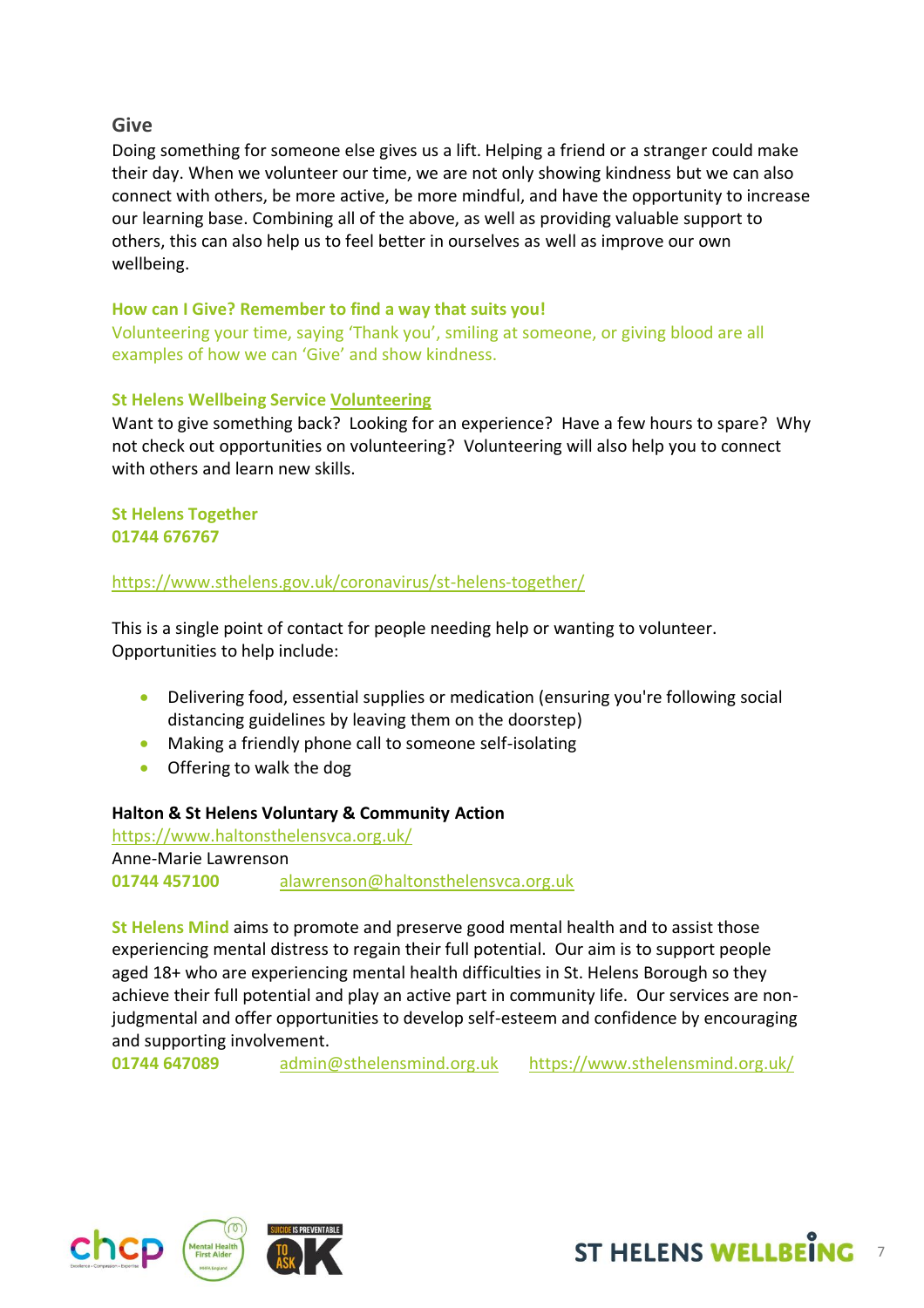# <span id="page-7-0"></span>Top tips to keeping well

- **Switch off** from distractions, make time for yourself as a regular part of your routine. Schedule a reminder if you need to.
- **Me time** make time for you! Find the balance you need where you can. Maybe include connecting with others, doing some activity, trying a mindfulness app, learning a new hobby or skill or volunteering?
- **Kettle time** with friends, family or a work buddy. Make a brew and connect by phone or online. Maybe arrange to watch the same programme together even though you're in different places.
- **Humour -** find something that works for you and make sure you have a good laugh.
- **Focus** on what has stayed the same even when it feels like everything has changed

**Self-Compassion** - it's okay to have the thoughts and feelings you are having.

- **Don't' bottle your feelings up** and assume they will go away. Remember, #ItsOkayToTalk. Bottling feelings up can make things worse in the long run. Talk to someone about how you are feeling. Even if others aren't saying it, they may feel similar to how you feel. This is an opportunity to share feelings together, explore solutions from a wider experience set, and maybe help others too.
- **Learning** a new skill anything you want to do.
- **Volunteering** do something for someone else an act of kindness has a positive effect on us (whilst following government guidelines regarding social distancing)
- **Food & Activity**  where possible, eat a little healthier and do some form of exercise daily.



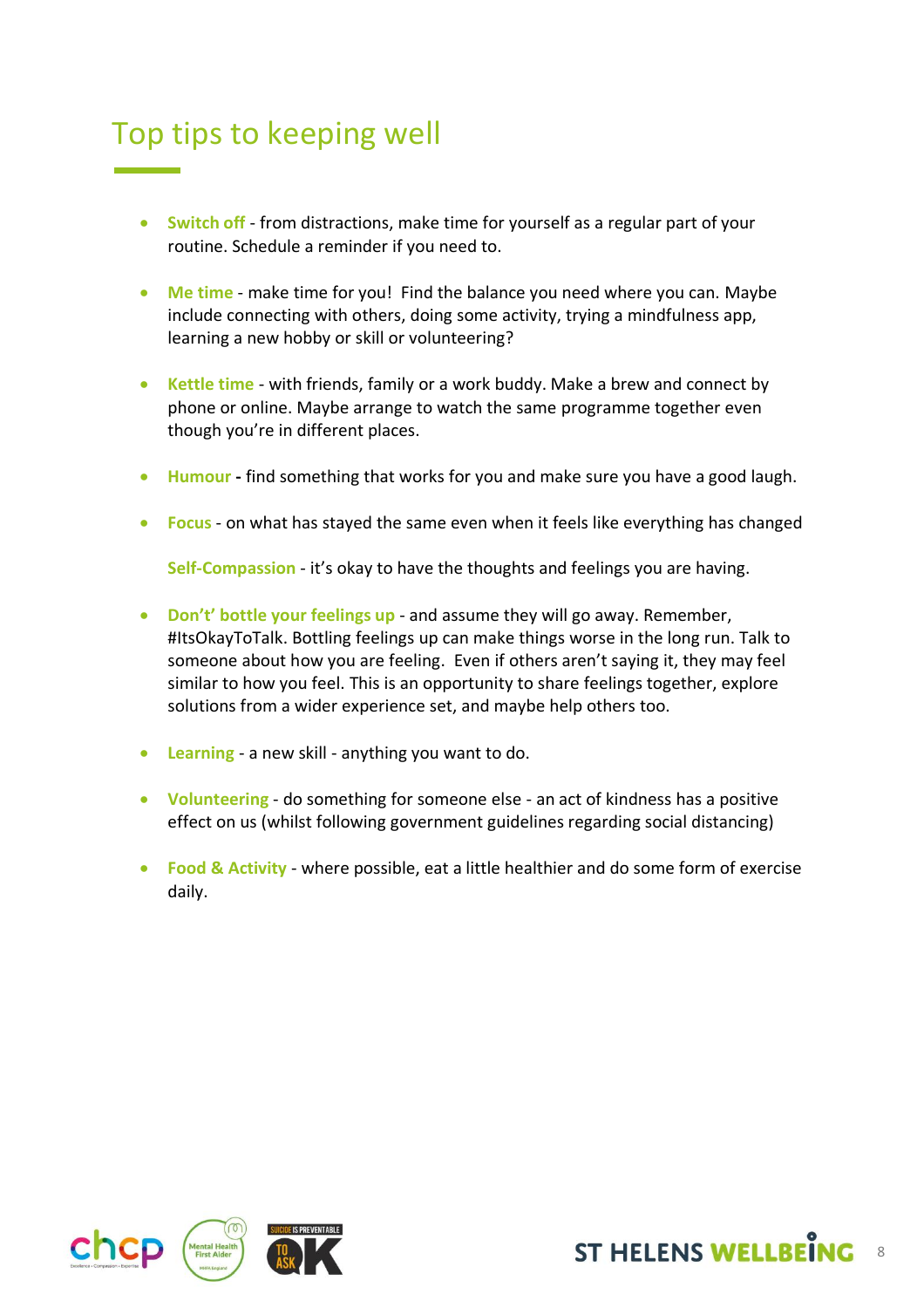# <span id="page-8-0"></span>Health & Wellbeing

**St Helens Wellbeing Service** can provide advice and support around many aspects of Health & Wellbeing. Check out how 5 Ways to Wellbeing can help [Children & Young People](https://www.sthelenswellbeing.org.uk/services/mental-wellbeing/pages/5-ways-to-wellbeing-for-children) and [Adults](https://www.sthelenswellbeing.org.uk/services/mental-wellbeing/pages/5-ways-to-wellbeing-for-adults) to be happier, healthier, feel good and be better able to cope in everyday life, especially when things aren't going so well.

<https://www.facebook.com/StHelensWellbeing> <https://twitter.com/StHWellbeing>

Please check out what services [St Helens Wellbeing Service](https://www.sthelenswellbeing.org.uk/) can offer as a whole and individually as below:

[Healthy Eating](https://www.sthelenswellbeing.org.uk/services/healthy-eating) – practical activities, information and guidance around basic food, nutrition, portion sizes, healthy swaps and the eatwell guide.

[Getting Active](https://www.sthelenswellbeing.org.uk/services/getting-active) – activity and information sessions for all the family, fun activities, play sessions, outdoor activity, walking for health and more. Also one-to-one support and tailored activity plans including a specialised programme of activities and support for those with health conditions wanting to get active.

[Weight Management](https://www.sthelenswellbeing.org.uk/services/weight-management) – support to improve and achieve a healthy weight and lifestyle for adults and families.

[Stop Smoking](https://www.sthelenswellbeing.org.uk/services/stop-smoking) – free advice and support to help you quit smoking in a way that suits you.

[Health Checks](https://www.sthelenswellbeing.org.uk/services/health-checks) – supporting you to make realistic, positive lifestyle changes, offering lifestyle advice and support.

[Social Wellbeing](https://www.sthelenswellbeing.org.uk/services/social-wellbeing) – helping you to access a range of local community groups, free activities and support in the local area for your social, emotional or practical needs.

[Infant Feeding](https://www.sthelenswellbeing.org.uk/services/infant-feeding) – supporting mums and families with all aspects of infant feeding and solid food.

[Mental Wellbeing](https://www.sthelenswellbeing.org.uk/services/mental-wellbeing) – information and training to a range of health and front line services.

[Oral Health](https://www.sthelenswellbeing.org.uk/services/oral-health) – delivering community programmes, information and training on how to improve oral health.

[Volunteering](https://www.sthelenswellbeing.org.uk/services/volunteering) – want to give something back? Looking for an experience? Have a few hours to spare? Why not check out opportunities on volunteering?



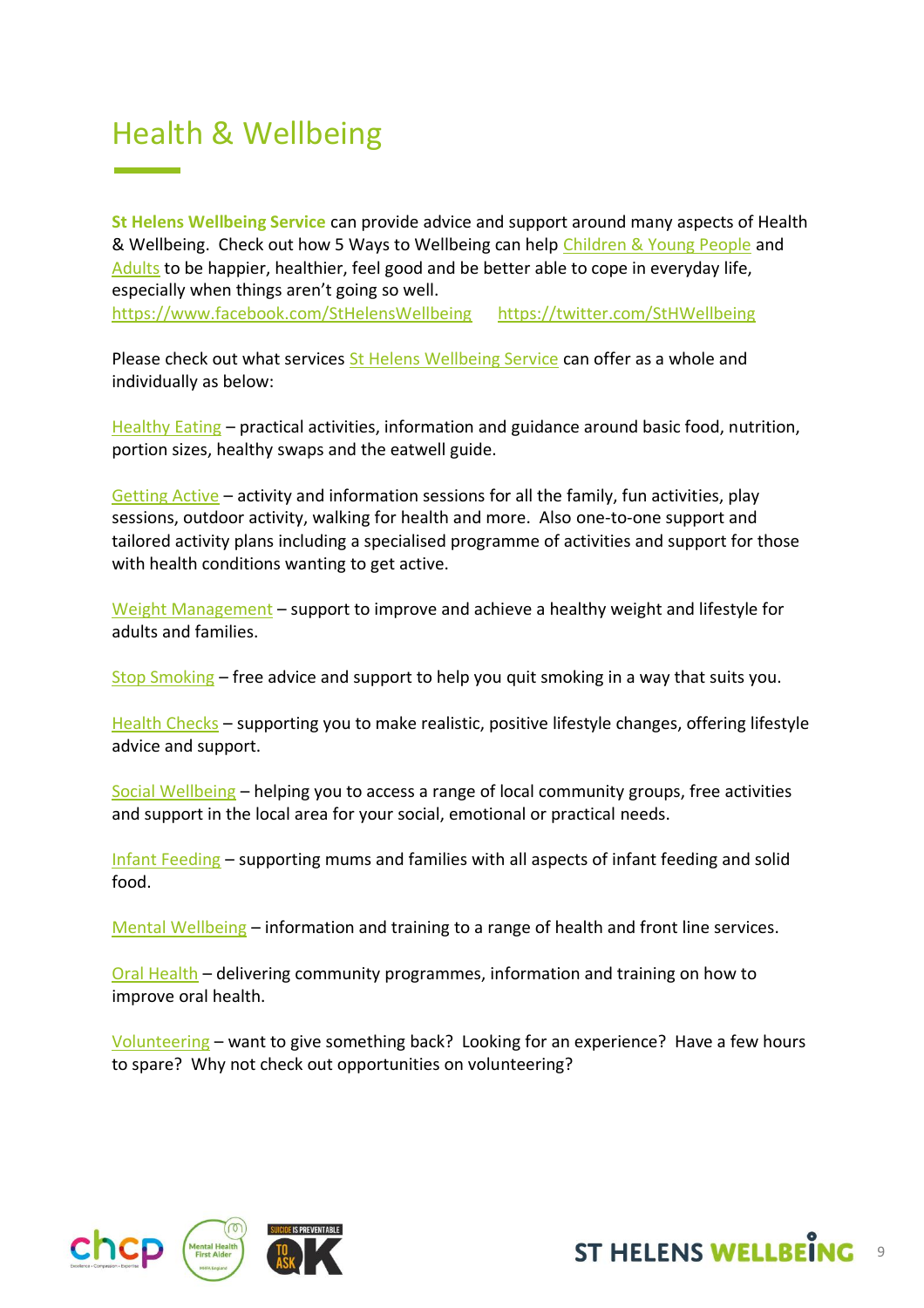# <span id="page-9-0"></span>Dealing with Finances

#### **Money Advice Service**

**0800 138 7777** Provides free and impartial advice on all aspects of finance, including what to do during a bereavement. They can be contacted through their website <https://www.moneyadviceservice.org.uk/en/categories/when-someone-dies>

#### **Citizen's Advice Bureau**

**ADVICELINE 03448 269694** email via<http://sthelenscab.org.uk/e-mail-advice/> For debt advice specifically, call **01744 737866** or visit [http://sthelenscab.org.uk/our](http://sthelenscab.org.uk/our-services/debt/)[services/debt/](http://sthelenscab.org.uk/our-services/debt/)

#### **Support during coronavirus**

A triage tool to signpost to services covers a range of circumstances including feeling unsafe, going in to work, paying bills or being unemployed, getting food, having somewhere to live and mental health and wellbeing. [Find the new triage tool](https://www.gov.uk/find-coronavirus-support) here.

#### **Utilities**

Support for people who have pre-payment meters if they don't have the money to top up or are self- isolating. Call the numbers below - they will send out 2 weeks' worth of gas/electric or if they have a smart meter will top up.

| <b>British Gas</b>    | 0333 202 9802 |
|-----------------------|---------------|
| <b>EDF</b>            | 0333 200 5100 |
| <b>EON</b>            | 0345 052 000  |
| <b>N</b> Power        | 0800 073 3000 |
| <b>Scottish Power</b> | 0800 027 0072 |
| <b>SSE</b>            | 0345 026 2658 |

# **Trading Standards Coronavirus Scams advice**

<https://www.friendsagainstscams.org.uk/shopimages/coronavirus.png>

#### **Universal Credit**

[Understanding UC](https://www.understandinguniversalcredit.gov.uk/?utm_source=http%3A%2F%2Fnews.dwp.gov.uk%2Fdwplz%2F&utm_medium=email&utm_campaign=Coronavirus%20Touchbase%20special%20-%2017%20April%202020&utm_term=Coronavirus%20Touchbase%20special%20-%2017%20April%202020&utm_content=56534) **Help to claim helpline 0800 328 5644**



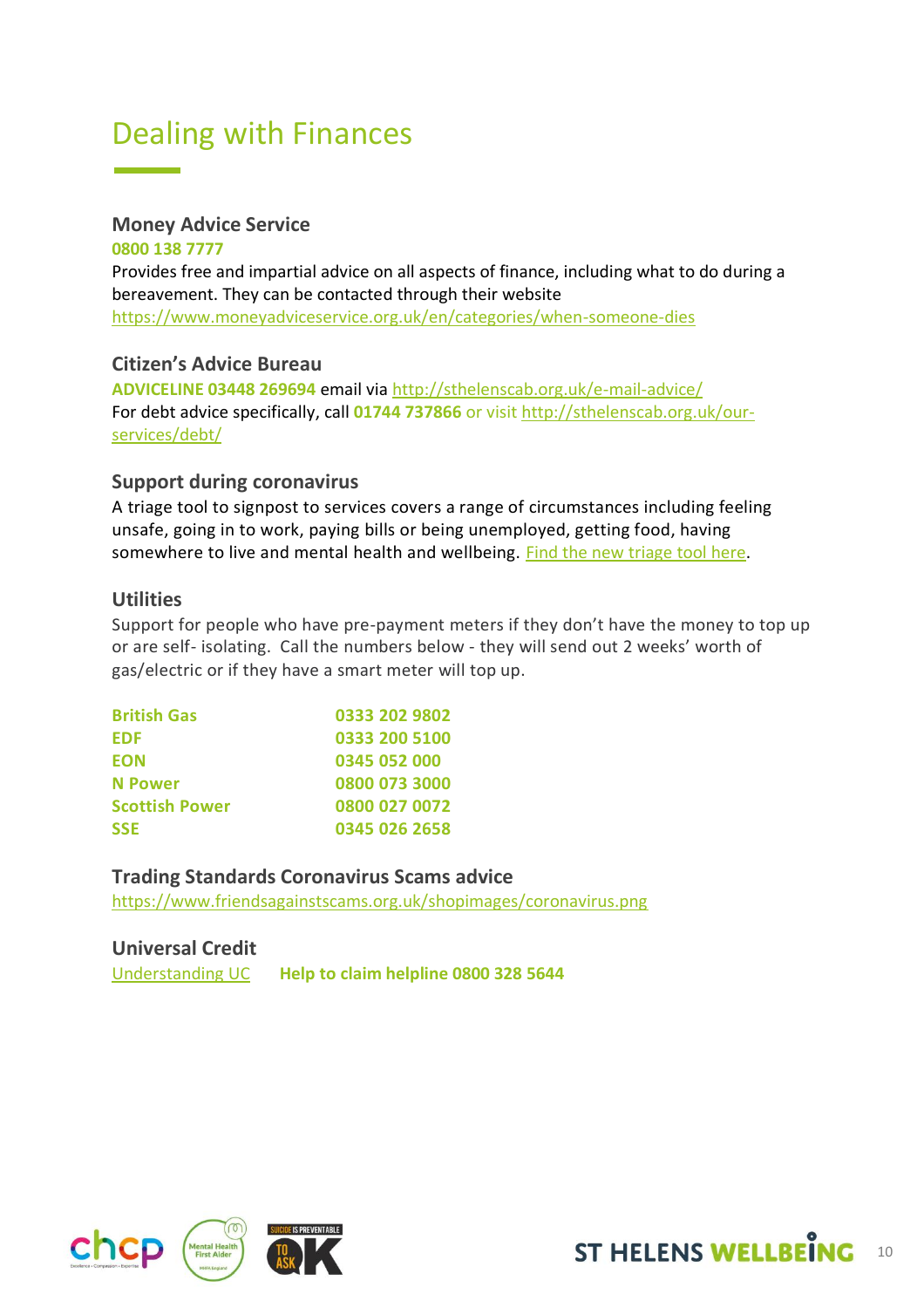# <span id="page-10-0"></span>General

### **St Helens Council**

<https://www.sthelens.gov.uk/coronavirus>

### **Contact Cares**

#### **Open every day 8am – 10pmcall 01744 676767**

An initial call is taken by a Contact Cares Advisor. The call will either be dealt with directly by the Advisor or can be passed, in real time to a telephone multi-disciplinary team, which includes a nurse, therapist, social worker, proactive care coordinator and mental health advisor

#### **St Helens Together**

Single point of contact for people needing help or wanting to volunteer

If you're isolated by coronavirus and need help, please **call 01744 676767** to find out what support is available, such as:

- Pick up your food shopping, essential supplies or medication and leave them on your doorstep
- Have a friendly chat with you on the phone
- Walk your dog
- Food parcels are delivered each week to our most vulnerable residents

If you are a clinically extremely vulnerable person <https://www.gov.uk/coronavirus-extremely-vulnerable>

#### **COVID-19 advice for parents of sick children.**

Click [here](https://www.rcpch.ac.uk/sites/default/files/2020-04/covid19_advice_for_parents_when_child_unwell_or_injured_poster.pdf)

#### **St Helens Carer Centre**

<http://www.sthelenscarers.org.uk/>

Use the online chat button (10am - 3pm weekdays) at the bottom right corner of the homepage. Alternatively, call **01744 675 615** or email [info@sthelenscarers.org.uk](mailto:info@sthelenscarers.org.uk)



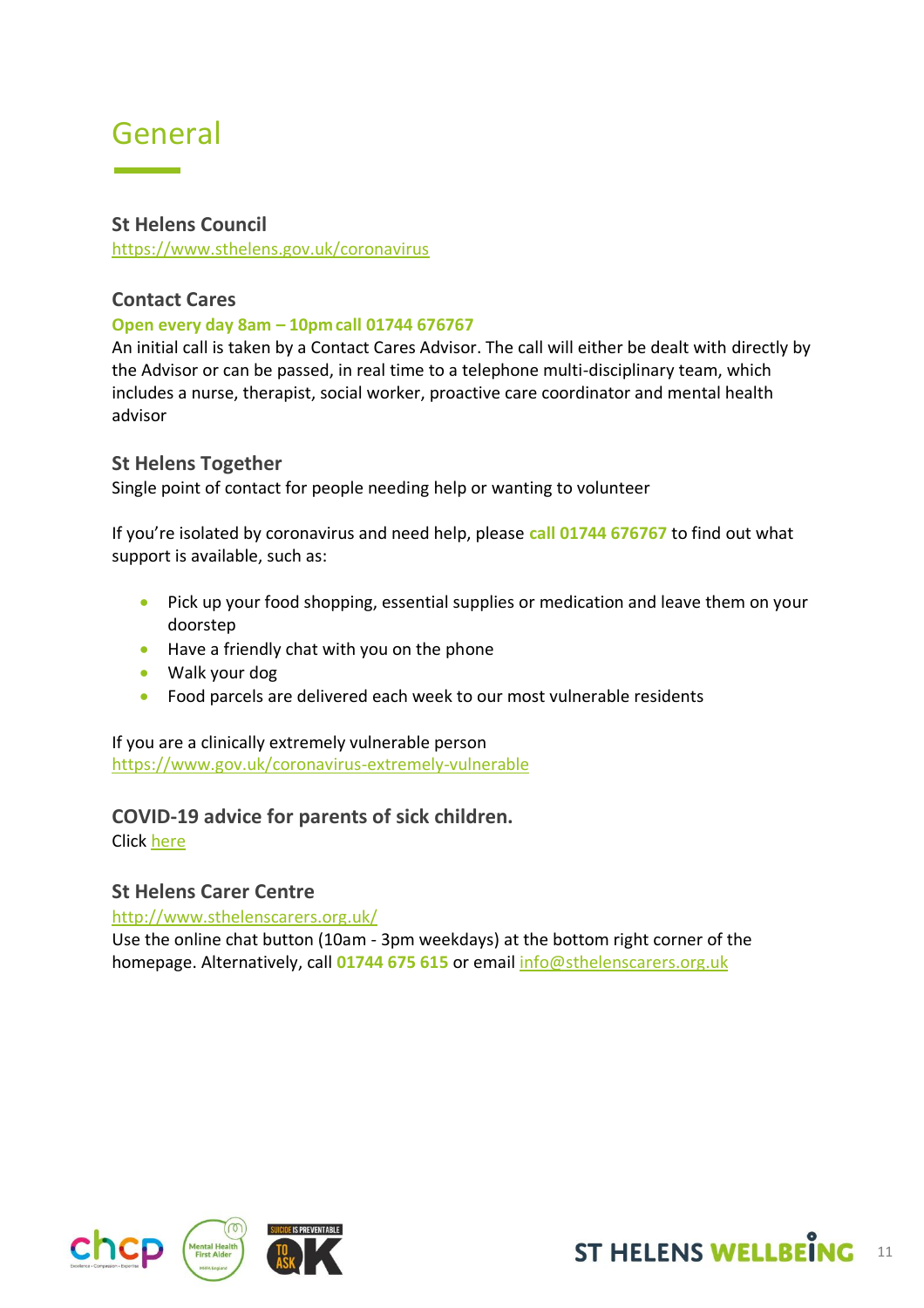# <span id="page-11-0"></span>Foodbanks

#### **St Helens Foodbank Contact**

**01744 26414** [info@sthelens.foodbank.org.uk](mailto:info@sthelens.foodbank.org.uk)

Due to the social distancing requirements clients will be asked to wait outside the church whilst their parcel is being prepared. Below is the list of food bank hubs and opening times:

| Mon 12.30 - 2.30pm        | Holy Trinity Church, Traverse Street, Parr,<br>WA9 1BW, 01744 611771                |
|---------------------------|-------------------------------------------------------------------------------------|
| <b>Tues 11am - 2.30pm</b> | Christian Life Centre Church, Atherton Street, St Helens,<br>WA10 2DT, 01744 617148 |
| Wed 11.30am - 1.30pm      | St John's Church, St John Street, Earlestown<br><b>WA12 9NW</b>                     |
| Thurs 11am - 2pm          | Hall Street Baptist Church, Hall Street, St Helens<br>WA10 1EL, 01744 613926        |
| Fri 11am - 2.30pm         | Christian Life Centre Church, Atherton Street, St Helens,<br>WA10 2DT 01744 617148  |



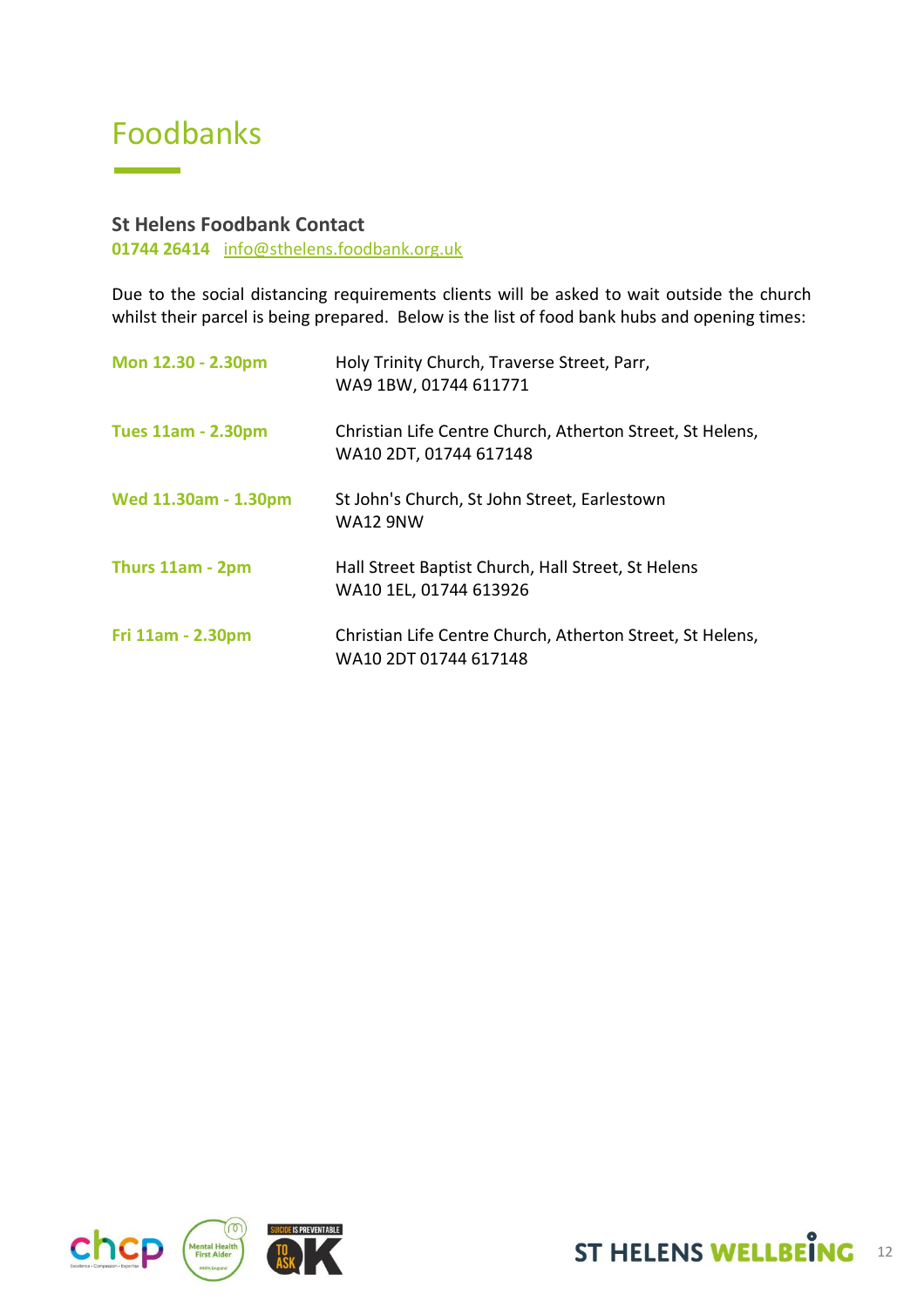# <span id="page-12-0"></span>Mental Health Support - Emergency

North West Boroughs Healthcare 24/7 Crisis Line - free to call from mobile and landlines (the service is available for all ages incl. Children and Young People)

- 0800 051 1508 for people living in Halton, Knowsley, St Helens and Warrington
- 0800 051 3253 for people living in Wigan

**Get an emergency GP appointment (**or call NHS 111, if the GP surgery is closed)

**St Helens Assessment Team (ages 18+) 24/7 01744 621 688** 

#### **CAMHS Assessment & Response Team (under 18's)**

**9am – 9pm every day 01925 579 405** 

#### **SAMARITANS: 116 123**

Call confidentially for free **24 hours a day, 365 days a year** if you want to talk to someone. Or if you prefer you can also email **jo@samaritans.org** and contact Samaritans on behalf of someone you are worried about and Samaritans can reach out to them.

#### **HOPELINEUK**

#### **0800 068 4141**

For Children and young people (under the age of 35) or anyone concerned about a young person.

#### **CALM (Support for Men)**

**0800 58 58 58** Open 5pm – midnight, 365 days a year Campaign against living miserably is leading a movement against suicide, the single biggest killer of men under 45 in the UK and the cause of 18 deaths every day.

**Stay Alive App** <https://www.prevent-suicide.org.uk/find-help-now/stay-alive-app/>

**OK TO ASK #OK2ASK** [www.oktoaskcampaign.co.uk/covid-19/](http://www.oktoaskcampaign.co.uk/covid-19/)



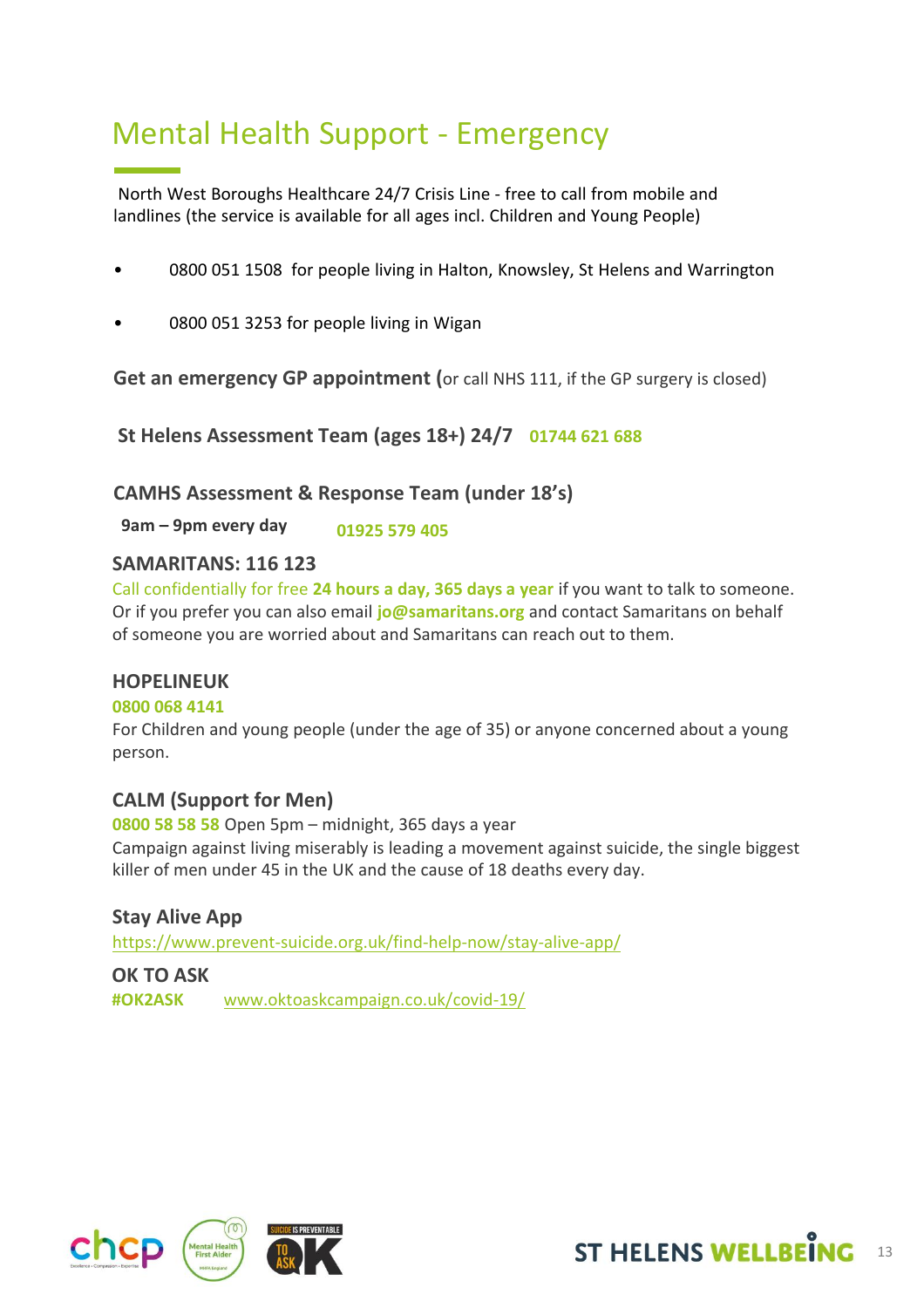# <span id="page-13-0"></span>Mental Health Support – Non Emergency

### **Mental Health Foundation**

[www.mentalhealth.org.uk/publications/looking-after-your-mental-health-during](http://www.mentalhealth.org.uk/publications/looking-after-your-mental-health-during-coronavirus-outbreak)[coronavirus-outbreak](http://www.mentalhealth.org.uk/publications/looking-after-your-mental-health-during-coronavirus-outbreak)

#### **Mind**

[www.mind.org.uk/information-support/coronavirus-and-your-wellbeing](http://www.mind.org.uk/information-support/coronavirus-and-your-wellbeing)

### **Elefriends**

Online mental health community support where you can be yourself <https://www.elefriends.org.uk/>

#### **Kind to Your Mind (CHAMPS Campaign)**

For people living and working in Cheshire and Merseyside <https://kindtoyourmind.org/> **#KindtoyourMind**

**Every Mind Matters**  Advice and practical tips about mental health and wellbeing <https://www.nhs.uk/oneyou/every-mind-matters/your-mind-plan-quiz>

#### **NHS: Link to Mental Health Helplines**

<https://www.nhs.uk/conditions/stress-anxiety-depression/mental-health-helplines/>

### **St Helens Mind**

**01744 647089** [admin@sthelensmind.org.uk](mailto:admin@sthelensmind.org.uk)

### **Befriending & Telebefriending**

<https://www.sthelensmind.org.uk/befriending> **Check in and chat** telephone befriending for people who wouldn't normally access our services but are lonely or isolated <https://www.sthelensmind.org.uk/check-in-and-chat>

#### **Qwell**

A confidential online counselling and support service for **adults in St Helens aged 26+ and registered with a St Helens GP**. Visi[t www.qwell.io](http://www.qwell.io/) for more info and to sign up The service is available 7 days a week 365 days a year. Counsellors are available online from: **12 noon to 10pm Monday to Friday, 6pm to 10pm at weekends.**

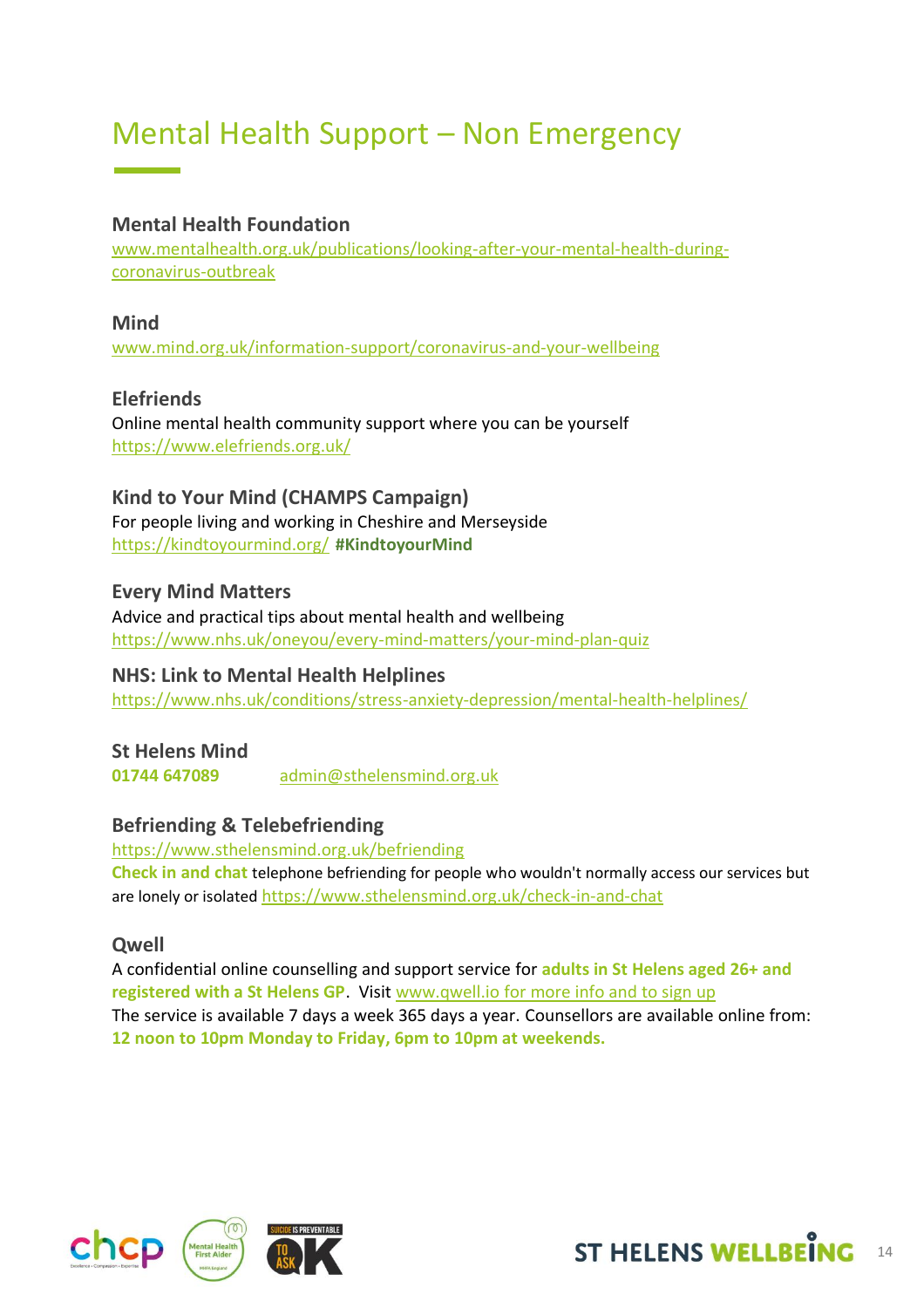# <span id="page-14-0"></span>Domestic Abuse #YouAreNotAlone

#### **If you are in immediate danger, please call 999 and ask for the police.**

Silent calls to the police will work if you are not safe to speak – use the [Silent Solution](https://www.policeconduct.gov.uk/sites/default/files/Documents/research-learning/Silent_solution_guide.pdf) system and call 999 and then press 55 when prompted.

### **Emergency Text Service**

If you can't use a voice phone, you can register with the police text service - text REGISTER to 999. You will get a text which tells you what to do next. Do this when it is safe so you can text if you are in danger. Click [here](https://www.emergencysms.net/) to find out more.

#### **Safe Lives**

<https://safelives.org.uk/news-views/domestic-abuse-and-covid-19>

### **Domestic Abuse: how to get help**

[https://www.gov.uk/guidance/domestic-abuse-how-to-get-help?utm\\_source=9edb434c-](https://www.gov.uk/guidance/domestic-abuse-how-to-get-help?utm_source=9edb434c-8bd7-4ca1-b369-97fee02097fe&utm_medium=email&utm_campaign=govuk-notifications&utm_content=immediate)[8bd7-4ca1-b369-97fee02097fe&utm\\_medium=email&utm\\_campaign=govuk](https://www.gov.uk/guidance/domestic-abuse-how-to-get-help?utm_source=9edb434c-8bd7-4ca1-b369-97fee02097fe&utm_medium=email&utm_campaign=govuk-notifications&utm_content=immediate)[notifications&utm\\_content=immediate](https://www.gov.uk/guidance/domestic-abuse-how-to-get-help?utm_source=9edb434c-8bd7-4ca1-b369-97fee02097fe&utm_medium=email&utm_campaign=govuk-notifications&utm_content=immediate)

### **Refuge 24 hour National Domestic Abuse Helpline**

**0808 2000 247** <https://www.nationaldahelpline.org.uk/>

### **Safe2Speak help, support and advice**

<http://safe2speak.co.uk/>

- Support 01744 743200 (Mon- Fri 9am 5pm)
- 24 hour helpline 01925 220541
- **•** Emergency Accommodation 01925 220541
- Safe2Speak 'textline' **07781472828 (**allows people who are unable to call the helpline for whatever reason, whether it is just not safe to do so, or they are deaf to text for help)

**Torus** <https://www.helenahomes.co.uk/domestic-abuse-support>

#### **Respect Men's Advice Line – support for men**

<https://mensadviceline.org.uk/> **0808 8010327**

**Women's Aid** <https://www.womensaid.org.uk/>



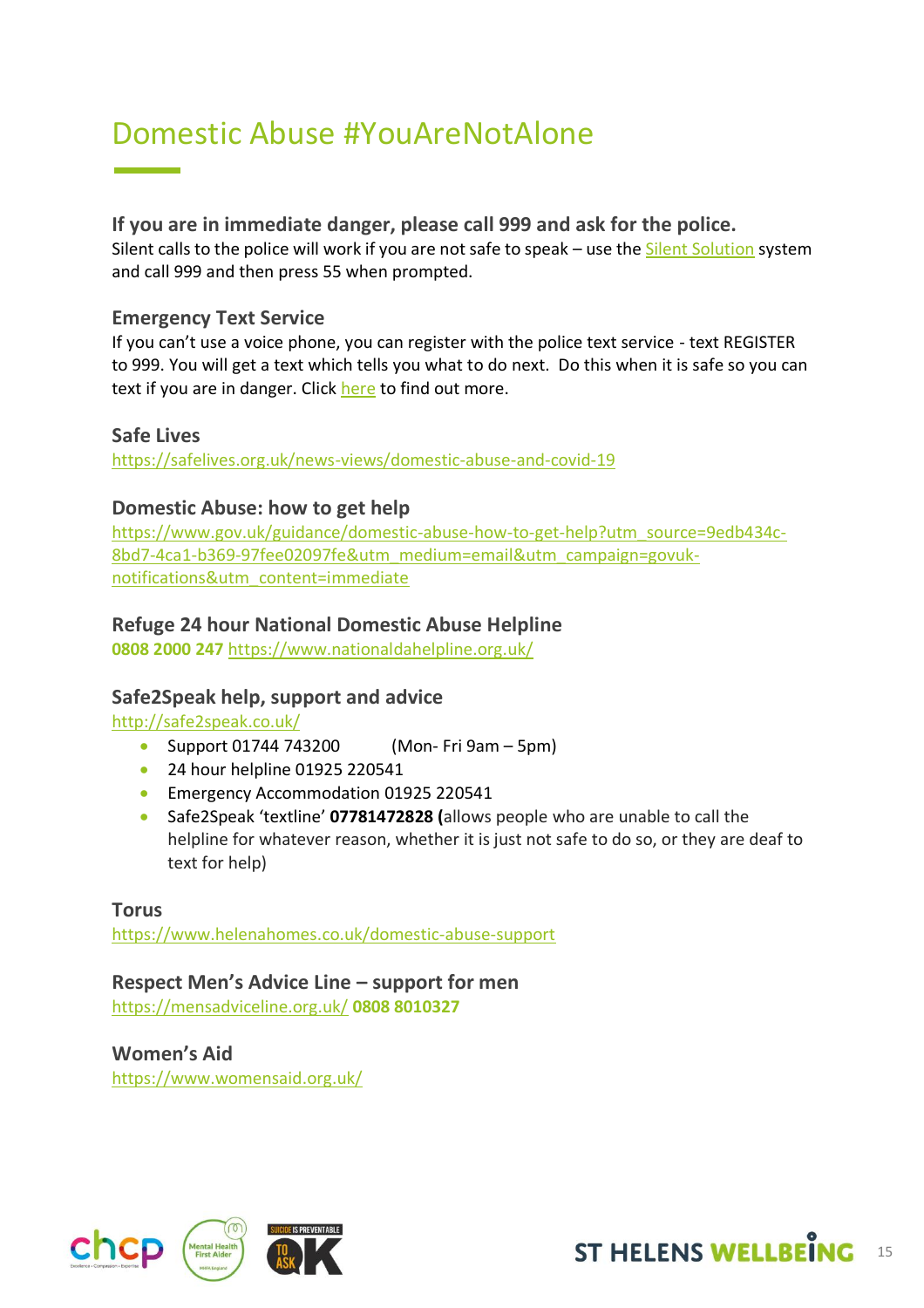# <span id="page-15-0"></span>Children & Young People

### **Young Carer Centre**

01744 677279 (10am-3pm weekdays) [info@sthelenscarers.org.uk](mailto:info@sthelenscarers.org.uk) <https://www.sthelensyoungcarers.org/> **Referrals page:** <https://www.sthelensyoungcarers.org/what-we-do>

**Youth Action Zone (YAZ)**

<https://yaz.sthelens.gov.uk/>

**Young People's Drug and Alcohol Team (YPDAAT)** email[: YPDAAT@sthelens.gov.uk](mailto:YPDAAT@sthelens.gov.uk) <https://yaz.sthelens.gov.uk/main-sections/drugs-alcohol/>

**Teenage Advice Zone (TAZ)** <https://yaz.sthelens.gov.uk/main-sections/teen-advice-zone/>

# **Contraception and Sexual Health Clinics in St Helens**

<https://yaz.sthelens.gov.uk/media/1544/sexual-health-clinic-timetable-sh.pdf>

**Young Minds** <https://youngminds.org.uk/>

### **Parent's Helpline**

<https://youngminds.org.uk/find-help/for-parents/parents-helpline/>

### **BOSS**

Free, safe and confidential website for 11-19 year old young people in St Helens <https://www.boss-sthelens.co.uk/>

**Kooth** Free, safe, anonymous online mental health community for young people <https://www.kooth.com/>

**FRANK** Honest information about drugs<https://www.talktofrank.com/>

**ISMA Top stress tips for teens**  <https://isma.org.uk/images/pdf/TEENAGE-STRESS-Tips.pdf>